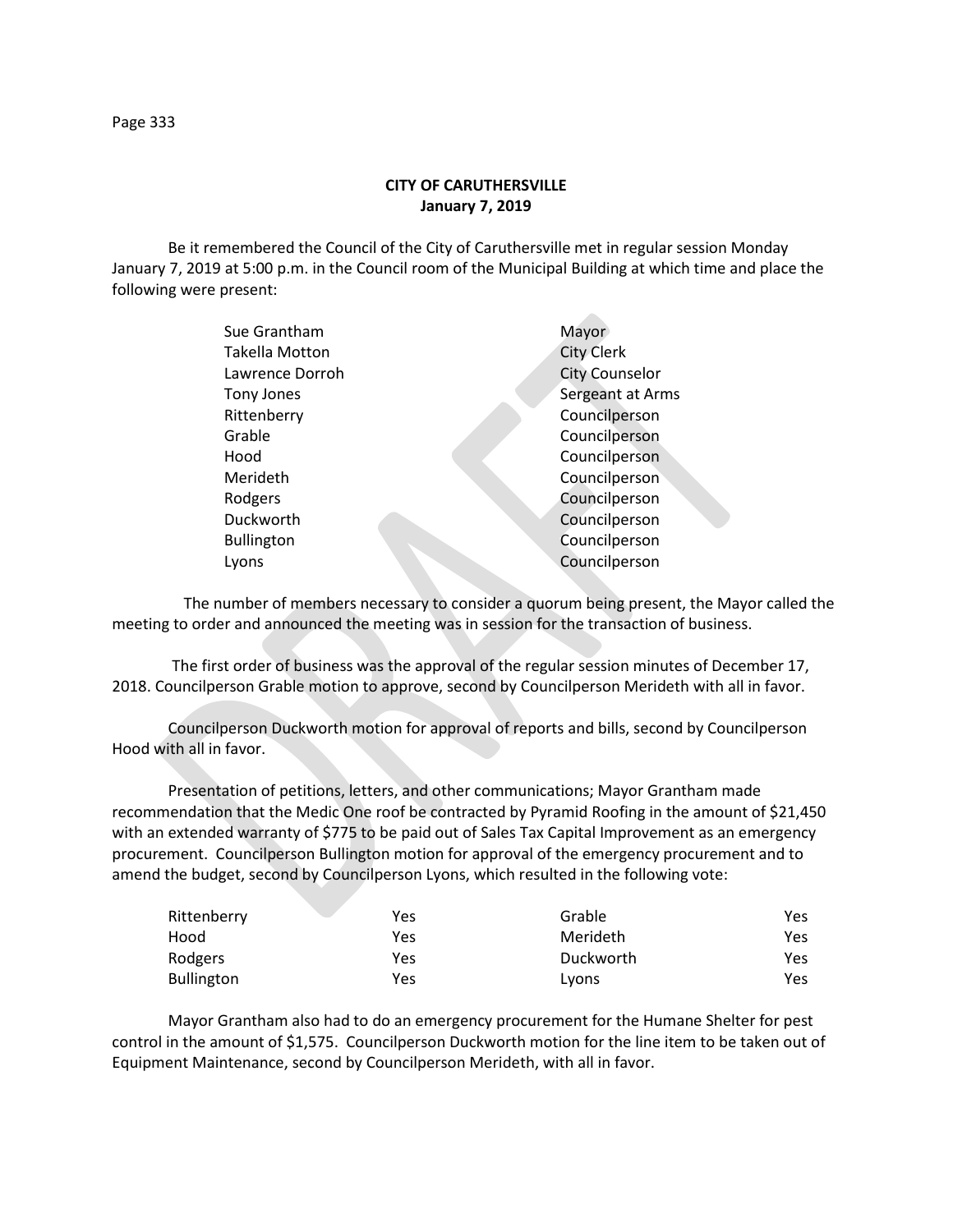Entegrity was the only company that submitted a Request For Proposal to the City for energy savings performance contracting. The next step would be to vote on a Request For Professional Development Agreement, which is no cost to the City unless the project is aborted, but the analysis would belong to the City. Councilperson Duckworth motion for the agreement to be submitted for final approval, second by Councilperson Grable, which resulted in the following vote:

| Rittenberry       | Yes | Grable    | Yes |
|-------------------|-----|-----------|-----|
| Hood              | Yes | Merideth  | Yes |
| Rodgers           | Yes | Duckworth | Yes |
| <b>Bullington</b> | Yes | Lyons     | Yes |

There will be a groundbreaking ceremony at the  $12<sup>th</sup>$  & Ward Lift Station which is the first of the projects to improve the water systems in the City.

|                     | Police report; Chief Tony Jones presented a report with statistics for 2018 as follows: |                                  |
|---------------------|-----------------------------------------------------------------------------------------|----------------------------------|
| 6,892 Service calls | 1,592 Generated reports                                                                 | 3 Sexual assaults<br>2 Homicides |
| 5 Armed robberies   | 3 Strong armed robberies                                                                | 79 Assaults 40 being felonious   |
| 82 Burglaries       | 10 Attempted burglaries                                                                 | 177 Larcenies                    |
| 11 Vehicle thefts   | 2 Arsons                                                                                | 1,021 Not scored/uncategorized   |

Humane report; Karol Wilcox presented a report with the following information: 12/19/18; The Missouri Department of Agriculture granted the Humane Society and the City an extension of the existing license. 1/1/19; The day was spent caring for 15 dogs and 7 cats, a feeding schedule was implemented, drains were cleared, scrubbed kennels and walls, will be monitoring pregnancies with sexes being mixed, and vetted a puppy that was in the quarantine room. 1/2/19; Eleven contractor bags of garbage was removed, decks were replaced and sealed and the concrete will have to be sealed to pass inspections. The Cat room was bleached and cleaned, trash removed in the Main room, 3 contractor bags of garbage removed from the Common area. 1/3/19; Clean up continued with 3 contractor bags of garbage taken from Quarantine room, Removed recliner and rusted kennels, cleaned floor that needs sealant, cleaned storage room and light needs repairing, bathroom cleaned and sanitized, cleaned windows, animals were cleaned, fed, rotated, exercised, and were maintained on a feeding schedule. Paperwork has begun to establish where animals originated from, food moved to a pallet with the old being disposed of. 1/4/19; Clean up continued, removed washer and drawer, plan to remove cabinet desk, computer, and removed sink in Cat room. A new set of books was started for the disposition of the animals per inspector for the Department of Agriculture. Posting of the animals for potential owners will take place upon recommendation with a stray hold to allow potential owners to pick up. The Crematorium is expected to come January 8, 2019 in which there's a freezer full to be disposed of that needs to be properly bagged. They're also looking at having Dr. Embry to conduct a veterinary protocol inspection in the next 2 weeks. Chief Jones stated that the pit bull ban will be enforced.

Fire report; Fire calls from December 21, 2018 through January 7, 2019 are as follows: 12/21/2018; Structure fire with moderate damage on Collins, 12/25/18; Smoking electrical outlet on Grand. 12/26/18; Fire alarm sounding due to cooking on Davis, 12/27/18; Malfunctioning of heater on Laurant, 12/28/18; Structure fire with major damage on West  $8^{th}$  St., 12/28/18; Fire at grain bin on County Rd 553 with minor damage, 1/1/19; Vehicle fire on I55 a total loss, 1/1/19; Extrication from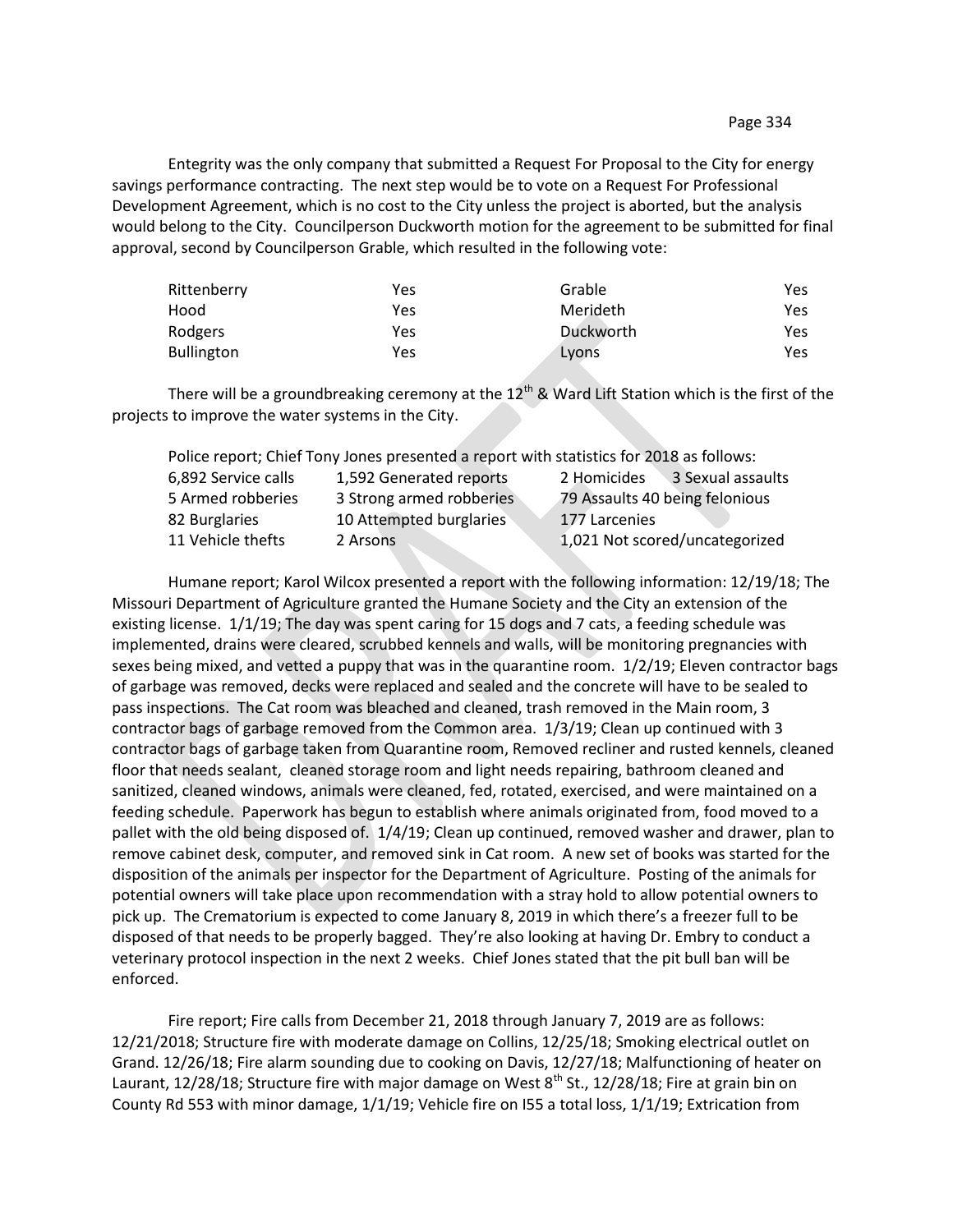## Page 335

vehicle on fire on Hwy 84 fire with an air lift employed. There were 140 fire calls in 2018 compared to 120 in 2017

Public works; Paul Shaw reported preventive maintenance on the street sweeper was conducted, drains were cleaned, 31 potholes were filled, picked up limbs and debris, put in 8 meter boxes, installed 57 meters, removed dead animals from shelter, assisted Arts Council with removal of Christmas trees, and preparing for the installation of the AMI system. Mr. Shaw recommends Allen Building's proposal for \$24,080 for the AMI system, with the project being budgeted out of Sales Tax*.*  Councilperson Duckworth motion for approval of the budgeted item, second by Councilperson Hood, which resulted in the following vote:

| Rittenberry       | Yes | Grable    | Yes |
|-------------------|-----|-----------|-----|
| Hood              | Yes | Merideth  | Yes |
| Rodgers           | Yes | Duckworth | Yes |
| <b>Bullington</b> | Yes | Lyons     | Yes |

Mayor Grantham made mention of residents blowing their leaves into the streets, which causes drainage issues, and asked to spread the word not to do so, it would be a big help to the City employees.

Code Enforcement; Sonya Fuller reported sending out 20 notifications, currently working on letters, and the police had to assist with communication of code violations. The normal every day follow up of code violations was conducted.

Park & Recreation; Wes Deere reported that the Recreation Center would be open Martin Luther King Day from 10:00 a.m. until 4:00 p.m. The Park Board meeting will be held Wednesday January 10, 2019 at 6:00 p.m., and the final touch up of the pool heater occurred. Dwayne Fleeming fixed the hydraulic lift for free, paying it forward. There will be a swim meet February 16, 2019 with the surrounding communities, Yoga classes are conducted a 9:00 a.m. on Tuesdays, and Aerobics is at 5:00 p.m. on Mondays and Wednesdays. Basketball signups are still underway, and kickball is ongoing.

Library report; Teresa Tidwell reported that for the last year and half the Library has been the registration station for a chapter of the Walking Club of America. They fill out a card indicating the route that has been set up for the walk in town. Ms. Tidwell received a letter from the Dogwood Trailblazers from Joplin, MO, and they gave thanks to the support and friendliness of the staff. Their focus is to walk in every county in the state, and it's not limited to residents of MO, but they welcome anyone that want to walk; two of the members have pledged to walk in every county of every state. The Arts Council is sponsoring Stellaluna from the StoneLion Puppet Theater in Kansas City, MO for the Elementary school at the Library during the day and it's open to the public at 6:00 p.m. First Assembly of God is sponsoring Despicable Me II at the Library on January 27, 2019 and will be giving away a Minion toy for kids attending. Ms. Tidwell stated that the Library focus for the year will be literacy, jobs, and health.

Budget; Councilperson Bullington reported that looking at the October financials that the General Fund is moving in the right direction. Councilperson presentation of the Finance Committee Meeting Report is as follows: